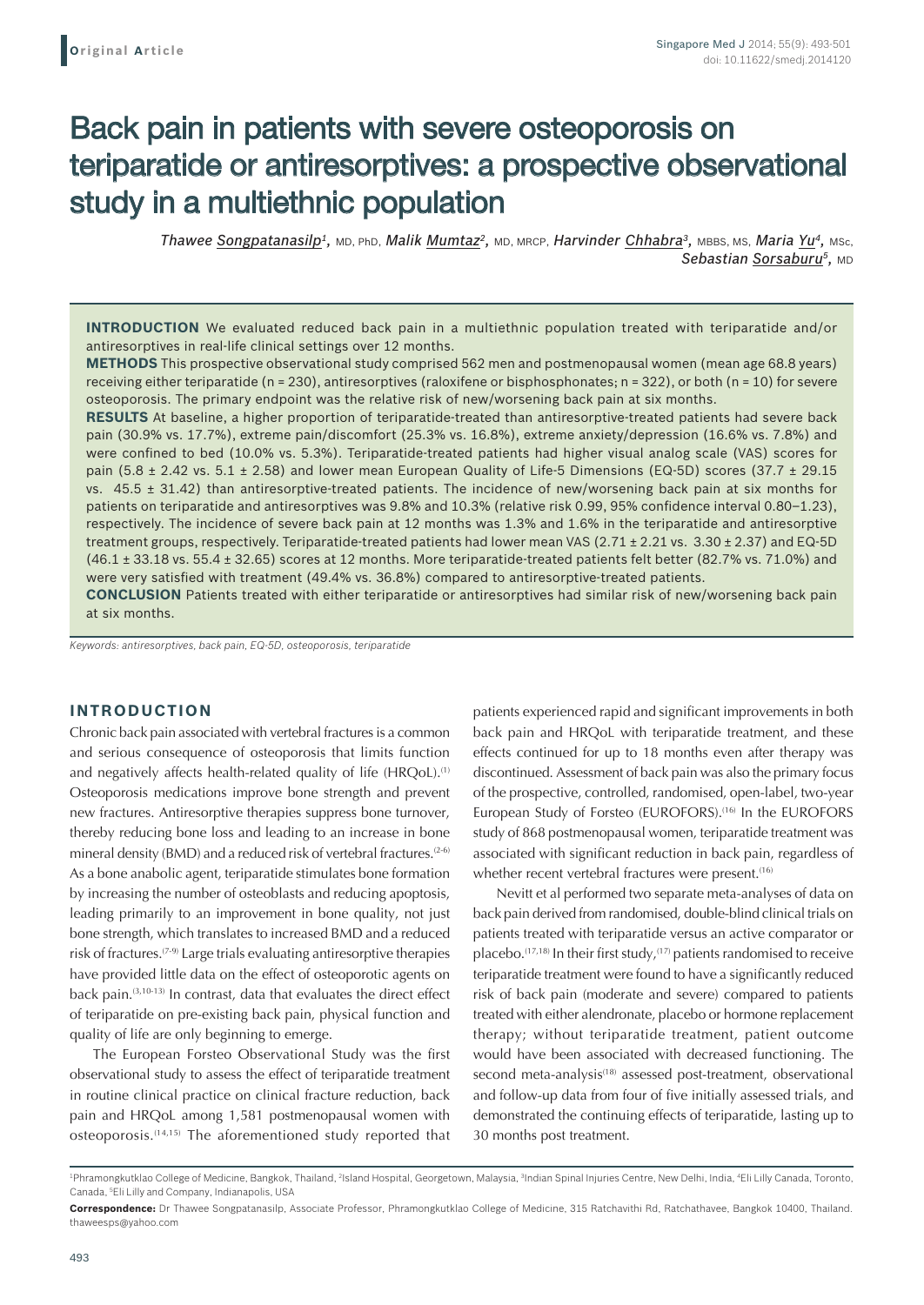In a randomised, double-blind, 18-month study designed to evaluate the effect of teriparatide on back pain in postmenopausal women with osteoporotic vertebral fractures and compare it against risedronate, Hadji et al found that a high proportion of patients in both treatment groups experienced a significant reduction in back pain.<sup>(19)</sup> The differences in back pain reduction between the two treatment groups were not statistically significant at either Month 6 or Month 18. Between Months 6 and 12, more patients treated with risedronate reported a worsening of the 'worst' back pain  $(p = 0.04)$ , while between Months 6 and 18, more patients treated with risedronate reported a worsening of average back pain ( $p = 0.04$ ).

A few Phase III clinical trials performed in China, Taiwan, Japan and other Asian countries (including five clinical trials – one placebo-controlled<sup>(20)</sup> and four calcitonin-comparator<sup>(21-24)</sup> studies), although short in duration (six-month course of teriparatide treatment), demonstrated increases in lumbar spine BMD and rapid increases in bone formation markers compared to the placebo or calcitonin comparator. Furthermore, another study evaluating the effect of teriparatide in Japanese patients, with an extended follow-up of up to two years, also demonstrated increased BMD and bone markers.<sup>(25)</sup>

Indeed, treatment with teriparatide has consistently resulted in early increases in bone formation markers that correlate with later changes in BMD or fracture risk.<sup>(26)</sup> The main objective of the present observational study was to compare changes in back pain that may be related to early gains of BMD and bone formation markers during an interim treatment period of 12 months with teriparatide versus antiresorptive therapies in ethnic populations that have not yet been studied.

Additionally, the present study was conducted in multiple countries (largely in Asia) to capture more data on back pain in patients from these countries treated with teriparatide compared to antiresorptives, which to our knowledge, is supported only by limited clinical studies. Indeed, it is only recently that guidelines have been published in China,<sup>(27)</sup> recommending teriparatide as an anti-osteoporotic drug with bone-forming effects. Such data would be particularly relevant, as Asian patients have additional risk factors for osteoporosis. (28) Additionally, the Asian population comprises a high population of postmenopausal women with a small body size and reduced bone strength who traditionally have an aversion to sun exposure, which results in low vitamin D levels, and who customarily avoid consumption of dairy products, which limits their dietary intake of calcium.<sup>(28)</sup>

## **METHODS**

This was a prospective, multinational, observational study assessing the early effects of either teriparatide or antiresorptives (i.e. raloxifene, daily or weekly bisphosphonates, as representative treatments typically used in a clinical observational setting) on back pain in patients with severe osteoporosis who were treated for up to one year. Prior to this study, early improvements in back pain were reported in clinical study patients treated with teriparatide.<sup>(15-19)</sup> Therefore, this study was designed to evaluate the early efficacy of teriparatide on the reduction of back pain in a larger observational study.

Patients included in the present study were enrolled at 58 centres located in nine countries/provinces, including Hong Kong, India, Korea, Malaysia, Mexico, Pakistan, Singapore, Taiwan and Thailand. The present study was reviewed by at least one ethical review board per country. This study was conducted in accordance with ethical principles that have their origin in the Declaration of Helsinki, and was consistent with good clinical practices and the applicable laws and regulations of the countries where the study was conducted, as appropriate. The study drugs were prescribed and administered according to the normal clinical practice of the physicians who participated in the study.

Baseline assessments were made upon study enrolment, and reassessed at approximately six-monthly intervals for a maximum of 12 months. It was anticipated that patients with severe osteoporosis would undergo medical evaluation approximately every six months due to their high fracture risk. The interval of visits was at the discretion of the physicians, and scheduled based on their clinical judgement and the local standard of medical care.

Men and postmenopausal women with severe osteoporosis were eligible for inclusion in the present study if they met all of the following criteria: (a) presence of a previous vertebral osteoporotic fracture sustained at least six weeks prior to joining the study; (b) free of severe or chronically disabling conditions other than osteoporosis; (c) not currently receiving and had not previously received teriparatide treatment; (d) agreed to participate in the study, return for follow-up visits and release patient information regarding treatment; and (e) deemed fit by the prescribing physician to receive the intended treatment in compliance with all the recommendations stated in the relevant product information.

Patients were excluded from the study if they had any contraindications (according to the relevant product information of the country/province in which they were being treated) or if they were simultaneously participating in a different study that included a treatment intervention and/or an investigational drug. The decision to enrol patients in the study was left to the discretion of the investigator, respecting the above criteria, and patient consent was obtained.

The primary objective of this study was to compare, in clinical practice, the effect of teriparatide versus daily or weekly antiresorptive treatment on the relative risk (RR) of new or worsening back pain at six months, assessed using the Back Pain Questionnaire.(15) Patients with severe back pain were excluded from the analysis because their pain was already of maximum severity. Secondary effectiveness measures included the severity of back pain, incidence of back pain, and changes in back pain severity, which was assessed using the visual analog scale (VAS). VAS uses a ten-point scale, where '0' indicates 'no pain' and '10' indicates 'worst possible pain'. Safety variables included the incidence of serious and nonserious adverse events, and the incidence of adverse events possibly related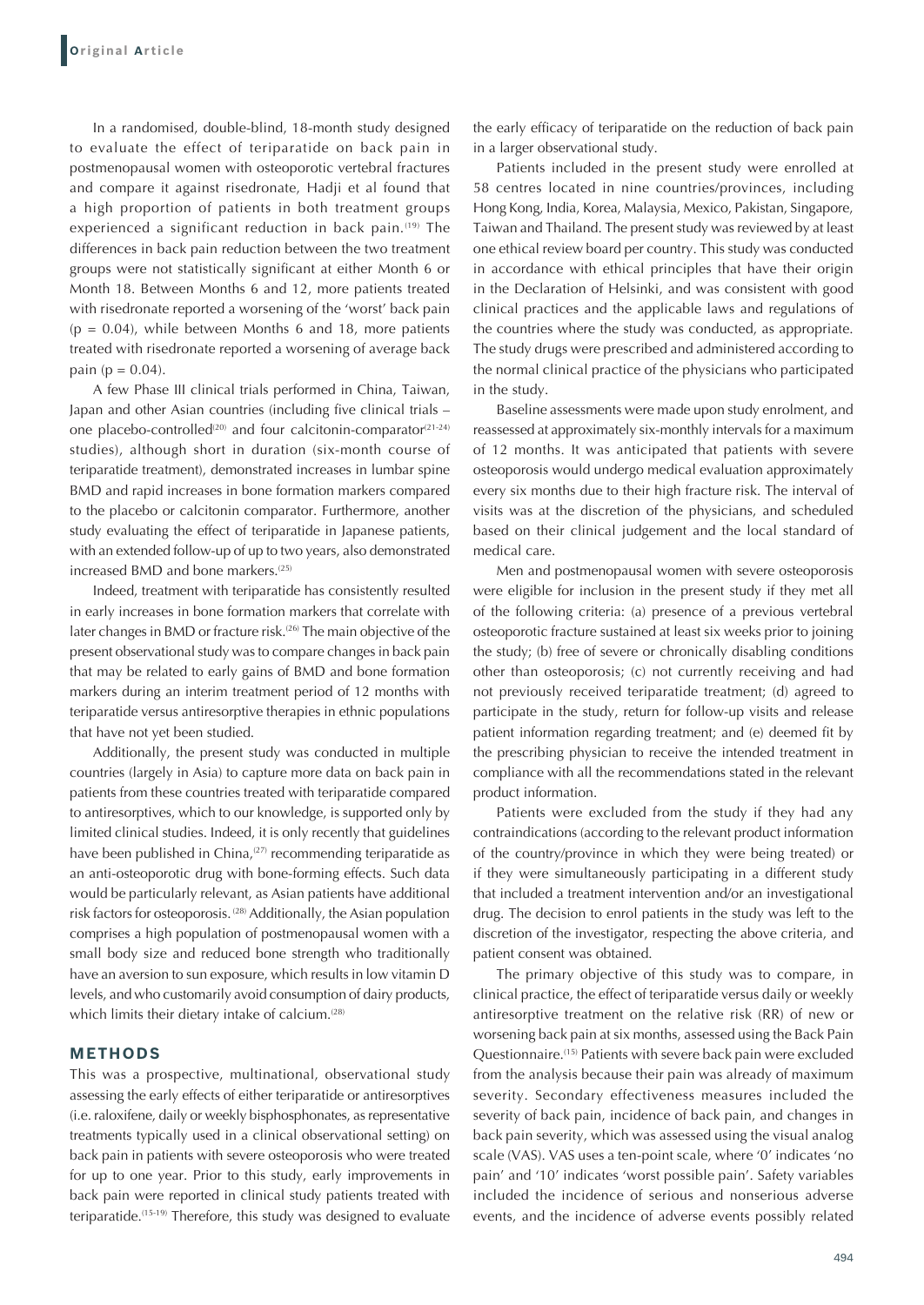to the treatment administered. The incidence of nontraumatic osteoporotic fractures at any time during the study was counted as an event (i.e. new fracture). Health outcomes included the evaluation of treatment adherence, treatment discontinuation rate at one year, reasons for discontinuation of osteoporosis treatment, and changes in HRQoL using the European Quality of Life 5-Dimensions<sup>TM</sup> (EQ-5D) questionnaire.<sup>(29)</sup> This questionnaire uses a 100-point scale, where '0' indicates 'the best health you can imagine' and '100', 'the worst health you can imagine.'

Treatment adherence was assessed in two ways: patients were (a) asked to report the date of their first dose and the approximate date of their last dose to determine treatment persistence (i.e. number of days on therapy); and (b) asked at each visit to estimate the number of days that they missed taking their prescribed therapy. It was recommended that investigators telephone each study participant two times (at three and nine months) to evaluate these two aspects of adherence.

With an antiresorptive to teriparatide enrolment ratio of 3:2, a sample size of 478 patients was calculated to provide 80% power at a two-sided significance level of 0.05 to detect a difference in new/worsening back pain.(17) Unless otherwise stated, all tests were two-sided and conducted with type 1 error set to 0.05. No adjustments were made for multiple comparisons because there was only one primary analysis (i.e. multiple secondary analyses were considered supportive). Patients who received teriparatide or antiresorptive treatment, or both, at any time during the study were included in the safety cohort. Patients who received either teriparatide or antiresorptive treatment alone at baseline, but not both, were included in the monotherapy cohort and further classified according to the treatment received at baseline.

The covariates used in the comparisons and models were country, baseline value and propensity score. The propensity score method was used to adjust for selection bias. Propensity score was derived using logistic regression, with selected baseline characteristics such as demographics, vitals, alcohol and tobacco use, exercise, type of insurance, education, medical history (including fracture), and baseline assessments of disease and back pain as independent variables. For the calculation of propensity score, missing baseline data was imputed using treatment mean imputation for continuous measurements, and for categorical variables, by adding a 'missing' category to denote missing data. Six patients who had propensity scores and were in non-overlapping regions of the propensity score distributions were excluded from any comparative analysis.

The RR of new/worsening back pain at six months was estimated using a modified Poisson regression model adjusted for baseline back pain severity, country and propensity score. The point estimate and 95% confidence interval (CI) for RR were presented. Patients with severe back pain at baseline were excluded from this analysis and described separately. Severity of back pain at six months was compared using the generalised logit model adjusted for propensity score and baseline back pain severity. Odds ratios (ORs) were calculated using 'none' as the reference category. Descriptive analyses of actual values and changes from baseline EQ-5D health state scores were provided. Cohorts were compared with respect to EQ-5D health state score and VAS, using the analysis of covariance model, with baseline value and propensity score as covariates, and treatment cohort and country as fixed effects. For this self-rated instrument, 'no back pain' was rated as '0' and 'worst possible back pain' was rated as '10'. Changes from baseline in back pain VAS score were analysed using mixed model repeated measure, with baseline value and propensity score as covariates; treatment cohort, country, time point and treatment cohort by time point interaction as fixed effects; and patient and error as random effects. Unstructured covariance matrix was used to model within-patient errors. Treatment adherence and satisfaction, discontinuation rate and reasons for discontinuation were summarised using descriptive statistics. Treatment discontinuation by 12 months was analysed using logistic regression, with treatment, country and propensity score included in the model. For safety, summaries were provided for serious and nonserious treatment-emergent adverse events and nontraumatic osteoporotic fractures.

### **RESULTS**

Of the 664 patients who were screened, 647 were enrolled in the study. Among those enrolled, 562 patients took teriparatide or antiresorptive medication (Fig. 1). More patients in the teriparatide group discontinued treatment as compared to the antiresorptive group, with the most common reason for discontinuation in both groups being 'patient decision'. The OR for treatment discontinuation by one year for the teriparatide cohort versus the antiresorptive cohort (adjusted for country and propensity score) was 1.82, with 95% CI 1.08–3.08 (p = 0.025).

Baseline demographics and disease characteristics for the different cohorts are shown in Tables I, II and III. Not all variables were well balanced across the groups, as could be expected due to the observational, non-randomised nature of this study. Baseline patient demographics and characteristics were similar in the teriparatide and antiresorptive treatment groups, except that disease severity generally appeared to be worse for patients in the teriparatide group than for those in the antiresorptives group. The assessment of EQ-5D showed that in all dimensions such as mobility, self-care, conduct of usual activities, pain/discomfort and anxiety/depression, patients in the teriparatide group had more severe baseline characteristics than those in the antiresorptive group.

The incidences of new/worsening back pain for the monotherapy cohort (i.e. teriparatide, and antiresorptive treatment groups) at 6 and 12 months are shown in Table IV. For the primary endpoint (i.e. at six months), patients treated with teriparatide and those treated with antiresorptives both had a similar risk of new/worsening back pain. The severity of back pain recorded at each visit is shown in Table V. Notably, 30.9% of patients in the teriparatide group had severe back pain at baseline, compared to 17.7% in the antiresorptive group. The odds at six months of back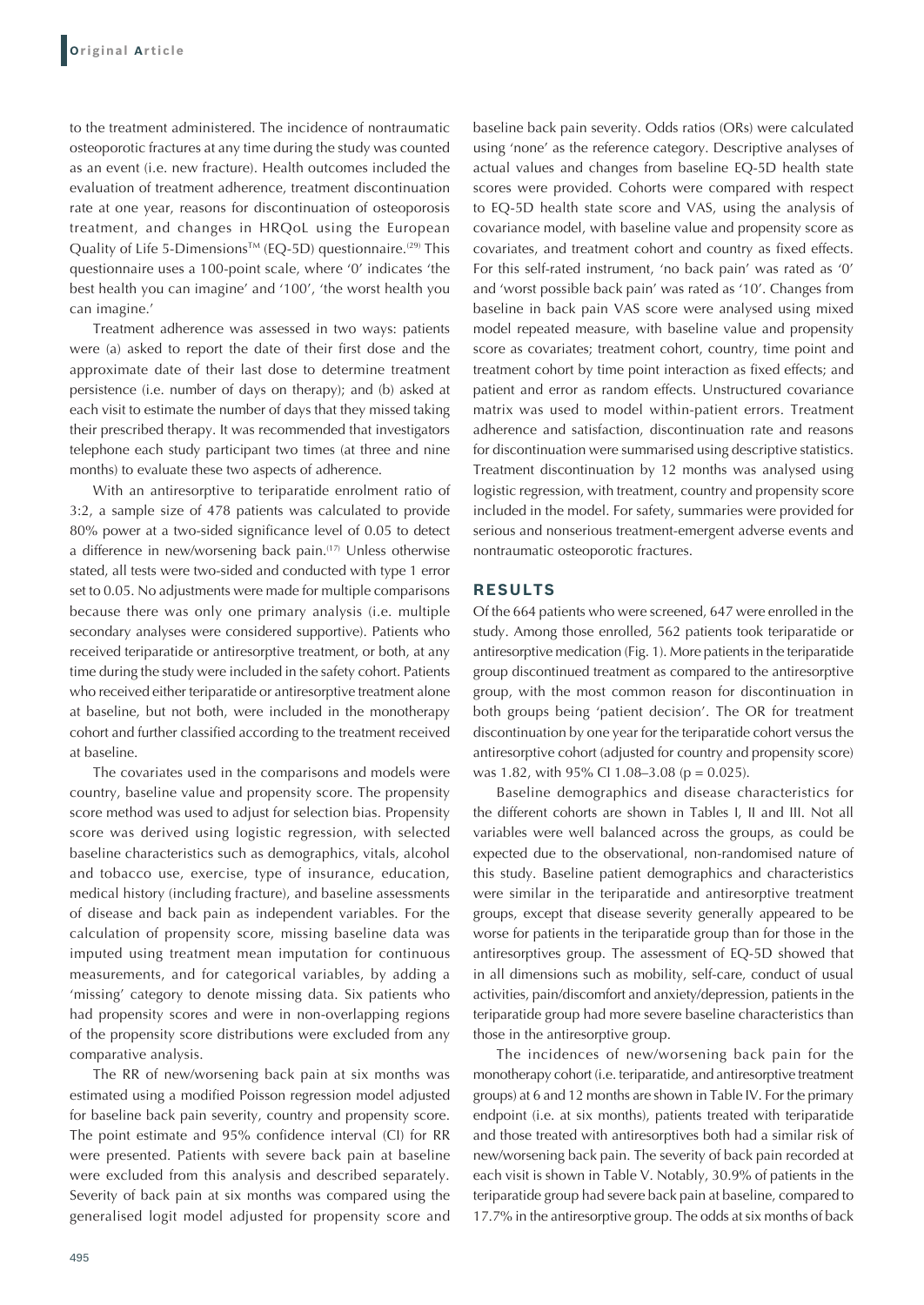

Fig. 1 Flow chart shows the study design.

Note: 'Enrolled cohort' refers to patients who were prescribed study drug irrespective of whether they actually received the study drug (n = 647). 'Safety cohort' refers to patients who received either teriparatide or antiresorptive treatment, or both, at any time during the study (n = 562). 'Monotherapy cohort' refers to patients who received either teriparatide or antiresorptive treatment at baseline, but not both (n = 552).

#### **Table I. Baseline demographics and disease characteristics of the safety cohort.**

| Variable                              | No. of patients (%) |                   |                               |  |
|---------------------------------------|---------------------|-------------------|-------------------------------|--|
|                                       | <b>Teriparatide</b> | Antiresorptive    | Teriparatide + antiresorptive |  |
|                                       | $(n = 230)$         | $(n = 322)$       | $(n = 10)$                    |  |
| Age* (yrs)                            | $69.7 \pm 10.91$    | $68.2 \pm 9.92$   | $71.3 \pm 6.95$               |  |
| <b>Female gender</b>                  | 205(89.1)           | 295 (91.6)        | 7(70.0)                       |  |
| <b>Ethnicity</b>                      |                     |                   |                               |  |
| Hispanic                              | 60(26.1)            | 115 (35.7)        | 4(40.0)                       |  |
| East Asian                            | 112 (48.7)          | 151 (46.9)        | 4(40.0)                       |  |
| <b>West Asian</b>                     | 55(23.9)            | 53(16.5)          | 2(20.0)                       |  |
| Other                                 | 3(1.3)              | 3(0.9)            | 0(0)                          |  |
| <b>Physical characteristics*</b>      | 225                 | 318               | 10                            |  |
| Weight (kg)                           | $58.91 \pm 12.88$   | $59.09 \pm 12.34$ | $57.90 \pm 11.49$             |  |
| Height (cm)                           | $154.38 \pm 9.10$   | $152.94 \pm 8.15$ | $156.40 \pm 10.28$            |  |
| BMI $(kg/m2)$                         | $24.72 \pm 5.15$    | $25.21 \pm 4.66$  | $23.61 \pm 4.36$              |  |
| Osteoporosis medication <sup>+</sup>  |                     |                   |                               |  |
| None before study                     | 224(97.4)           | 318 (98.8)        | 10(100.0)                     |  |
| Stopped before/at baseline            | 6(2.6)              | 4(1.2)            | 0(0.0)                        |  |
| Alendronate sodium                    | 4(1.7)              | 3(0.9)            | 0(0.0)                        |  |
| Ibandronic acid                       | 0(0.0)              | 1(0.3)            | 0(0.0)                        |  |
| Raloxifene                            | 2(0.9)              | 0(0.0)            | 0(0.0)                        |  |
| Pre-existing conditions occurring in  |                     |                   |                               |  |
| > 2% of teriparatide-treated patients |                     |                   |                               |  |
| Hypertension                          | 43(18.7)            | 68 (21.1)         | 0(0)                          |  |
| Diabetes mellitus                     | 7(3.0)              | 23(7.1)           | 0(0)                          |  |
| Osteoarthritis                        | 5(2.2)              | 23(7.1)           | 0(0)                          |  |
| Hyperlipidaemia                       | 5(2.2)              | 7(2.2)            | 0(0)                          |  |
| Hypothyroidism                        | 6(2.6)              | 5(1.6)            | 0(0)                          |  |
| Gastritis                             | 6(2.6)              | 3(0.9)            | 0(0)                          |  |
| Back pain                             | 5(2.2)              | 2(0.6)            | 0(0)                          |  |

\*Data is presented as mean ± standard deviation. Also, due to the observational nature of the study, baseline characteristics were not measured for all patients. †Some patients were on more than one medication at baseline. BMI: body mass index.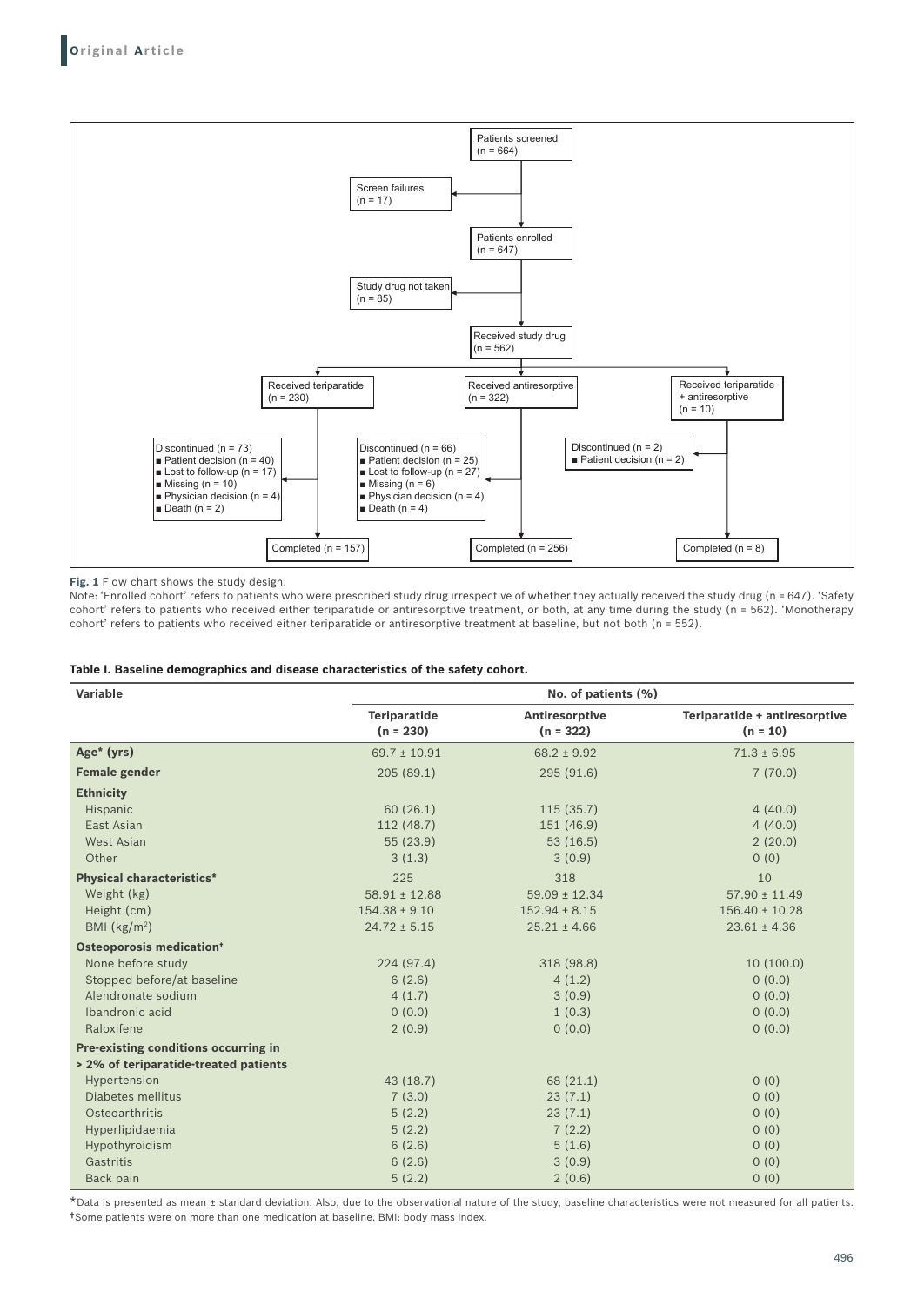#### **Table II. Baseline characteristics of patients, according to the Back Pain Questionnaire.**

| Variable                                                | No. of patients (%)                |                               |                                             |  |
|---------------------------------------------------------|------------------------------------|-------------------------------|---------------------------------------------|--|
|                                                         | <b>Teriparatide</b><br>$(n = 230)$ | Antiresorptive<br>$(n = 322)$ | Teriparatide + antiresorptive<br>$(n = 10)$ |  |
| <b>Presence of back pain</b>                            |                                    |                               |                                             |  |
| In the mth prior to the study                           | 215(93.5)                          | 297 (92.2)                    | 9(90.0)                                     |  |
| In the 12 mths prior to the study                       | 217 (94.3)                         | 298 (92.5)                    | 9(90.0)                                     |  |
| Frequency of back pain in the last mth                  |                                    |                               |                                             |  |
| Once or twice                                           | 14(6.5)                            | 21(7.1)                       | 0(0)                                        |  |
| A few times                                             | 39(18.1)                           | 64 (21.5)                     | 2(22.2)                                     |  |
| Fairly often                                            | 37(17.2)                           | 75 (25.3)                     | 3(33.3)                                     |  |
| Every day or almost every day                           | 125(58.1)                          | 137(46.1)                     | 4(44.4)                                     |  |
| Severity of back pain in the last mth                   |                                    |                               |                                             |  |
| Minor                                                   | 32(14.9)                           | 77(25.9)                      | 1(11.1)                                     |  |
| Moderate                                                | 112(52.1)                          | 163 (54.9)                    | 6(66.7)                                     |  |
| Severe                                                  | 71 (33.0)                          | 57(19.2)                      | 2(22.2)                                     |  |
| Extent to which activities were limited in the last mth | 28(13.0)                           | 63(21.2)                      | 1(11.1)                                     |  |
| None                                                    | 55(25.6)                           | 66 (22.2)                     | 2(22.2)                                     |  |
| Minor                                                   | 79 (36.7)                          | 121(40.7)                     | 5(55.6)                                     |  |
| Moderate                                                | 53 (24.7)                          | 47 (15.8)                     | 1(11.1)                                     |  |
| Severe                                                  |                                    |                               |                                             |  |
| Bed confinement in the last mth* (days)                 | $5.8 \pm 10.56$                    | $3.6 \pm 8.48$                | $7.8 \pm 13.02$                             |  |

\*Data is presented as mean <sup>±</sup> standard deviation.

#### **Table III. Baseline characteristics of the monotherapy teriparatide (n = 230) and antiresorptive (n = 322) groups.**

| Variable                              | No. of patients (%) |                       |  |
|---------------------------------------|---------------------|-----------------------|--|
|                                       | Teriparatide*       | <b>Antiresorptive</b> |  |
| Back pain VAS <sup>t,#</sup>          | $5.82 + 2.42$       | $5.05 + 2.58$         |  |
| EQ-5D health state score <sup>+</sup> | $37.7 + 29.15$      | $45.5 \pm 31.42$      |  |
| <b>EQ-5D mobility</b>                 |                     |                       |  |
| No problem                            | 65 (28.4)           | 133 (41.3)            |  |
| Some problems                         | 138 (60.3)          | 170 (52.8)            |  |
| Confined to bed                       | 23(10.0)            | 17(5.3)               |  |
| <b>EQ-5D self-care</b>                |                     |                       |  |
| No problem                            | 123(53.7)           | 197 (61.2)            |  |
| Some problems                         | 71(31.0)            | 103 (32.0)            |  |
| Unable to wash/dress self             | 35(15.3)            | 19(5.9)               |  |
| <b>EQ-5D usual activities</b>         |                     |                       |  |
| No problem                            | 55(24.0)            | 114 (35.4)            |  |
| Some problems                         | 132 (57.6)          | 165 (51.2)            |  |
| Unable to perform usual               | 42 (18.3)           | 40 (12.4)             |  |
| activities                            |                     |                       |  |
| <b>EQ-5D pain/discomfort</b>          |                     |                       |  |
| None                                  | 19(8.3)             | 49 (15.2)             |  |
| Moderate                              | 150 (65.5)          | 217(67.4)             |  |
| <b>Extreme</b>                        | 58 (25.3)           | 54 (16.8)             |  |
| <b>EQ-5D anxiety/depression</b>       |                     |                       |  |
| None                                  | 81 (35.4)           | 145 (45.0)            |  |
| Moderate                              | 108 (47.2)          | 149 (46.3)            |  |
| Extreme                               | 38 (16.6)           | 25(7.8)               |  |

\*Data is only available for 229 patients in the teriparatide treatment group. †Data is presented as mean ± standard deviation. ‡Data is only available for 227 and 321 patients in the teriparatide and antiresorptive treatment groups, respectively. EQ-5D: European Quality of Life 5-Dimensions™; VAS: visual analog scale

pain severity, with no back pain as reference and adjusted for baseline back pain severity and propensity score, were as follows: (a) mild back pain (OR 1.64, 95% CI 0.50–5.34); (b) moderate back pain (OR 1.36, 95% CI 0.40–4.66); and (c) severe back pain (OR 0.56, 95% CI 0.10–3.09). The odds of experiencing any back

497

**Table IV. Incidence of new/worsening back pain among patients in the monotherapy teriparatide (n = 159) and antiresorptive (n = 265) groups, excluding patients with severe back pain at baseline.**

| <b>Variable</b>                      | No. of patients (%)                | RR* (95% CI) |                     |
|--------------------------------------|------------------------------------|--------------|---------------------|
|                                      |                                    |              |                     |
|                                      | <b>Teriparatide Antiresorptive</b> |              |                     |
| At 6 mths <sup>+</sup>               |                                    |              |                     |
| Any                                  | 13(9.8)                            | 24(10.3)     | $0.99(0.80 - 1.23)$ |
| Moderate/severe                      | 9(6.8)                             | 18(7.7)      | $0.99(0.80 - 1.23)$ |
| Severe                               | 2(1.5)                             | 7(3.0)       | $1.01(0.82 - 1.25)$ |
| At 12 mths <sup><math>*</math></sup> |                                    |              |                     |
| Any                                  | 9(8.1)                             | 19(9.0)      | $0.99(0.79 - 1.24)$ |
| Moderate/severe                      | 6(5.4)                             | 12(5.7)      | $0.99(0.79 - 1.24)$ |
| Severe                               | 0(0)                               | 0(0)         | NC                  |

\*Relative risk of teriparatide over antiresorptive therapy. †Data is only available for 132 and 234 patients in the teriparatide and antiresorptive treatment groups, respectively. ‡Data is only available for 111 and 212 patients in the teriparatide and antiresorptive treatment groups, respectively. CI: confidence interval; NC: not calculable; RR: relative risk

pain were similar in the teriparatide and antiresorptive groups at 6 (OR 0.80, 95% CI 0.38–1.67) and 12 months (OR 0.80, 95% CI 0.38–1.70). Actual measurement and changes in back pain severity using VAS at 6 and 12 months are summarised in Table VI. Back pain severity improved for both cohorts at 6 and 12 months. However, teriparatide-treated patients reported significantly greater improvement at 12 months than those treated with antiresorptives.

In the safety cohorts, the mean number of days on therapy was  $299.8 \pm 119.91$  days in the teriparatide group,  $329.0 \pm 103.64$  days in the antiresorptive group, and  $329.2 \pm 97.17$  days for patients who received both types of treatment. An overview of adverse events is provided in Table VII. Of the deaths reported in the teriparatide ( $n = 3$ ) and antiresorptive ( $n = 4$ ) groups, none was related to the study drug. The most common serious adverse events (reported in  $\geq 2$  patients) were myocardial infarction (n = 2) in the teriparatide group and anaemia  $(n = 2)$  in the antiresorptive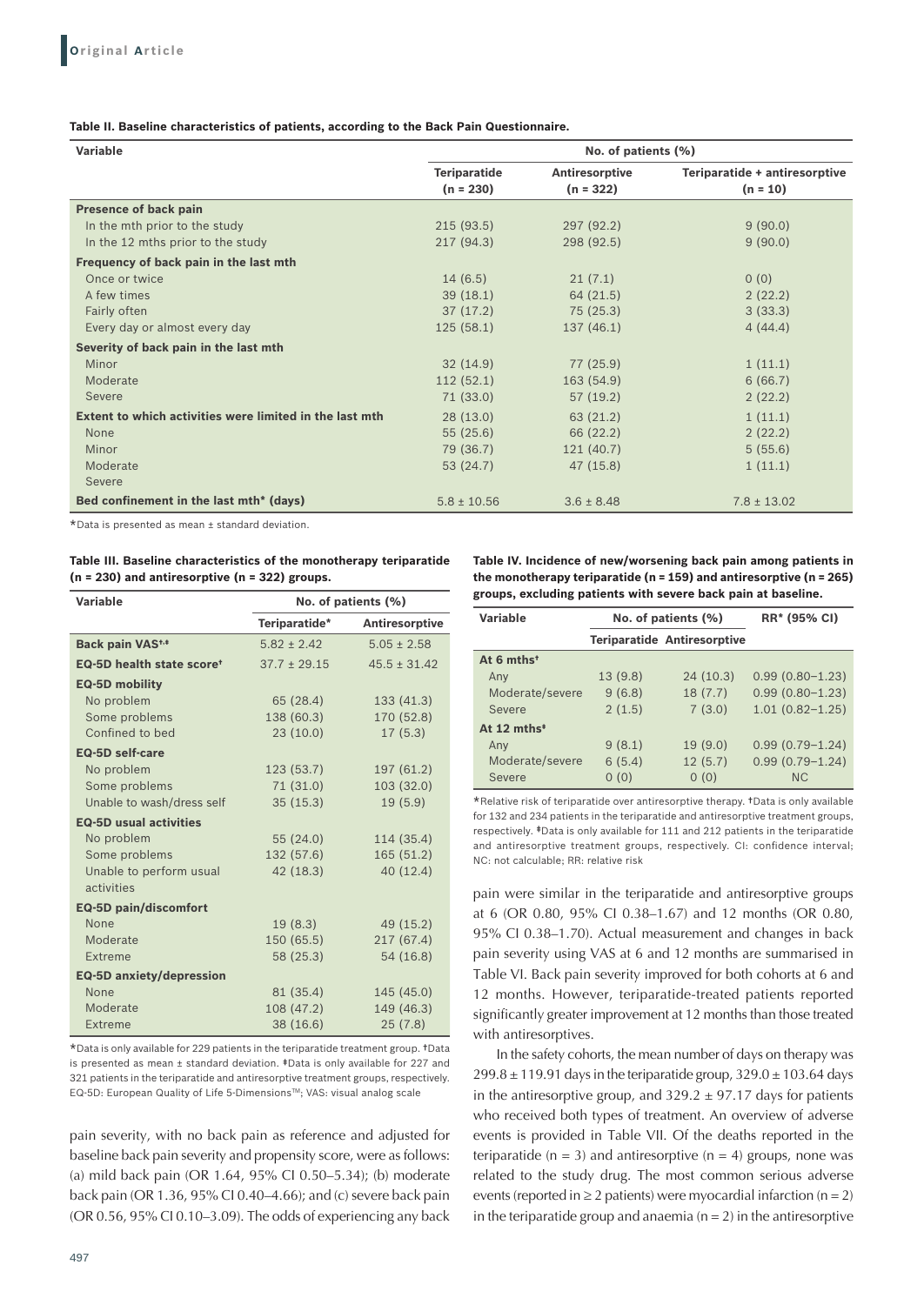**Table V. Severity of back pain at baseline, and 6 and 12 months among patients in the monotherapy teriparatide (n = 230) and antiresorptive (n = 322) groups.**

| Variable                |                     | No. of patients (%)   |  |  |
|-------------------------|---------------------|-----------------------|--|--|
|                         | <b>Teriparatide</b> | <b>Antiresorptive</b> |  |  |
| At baseline             |                     |                       |  |  |
| None                    | 15(6.5)             | 25(7.8)               |  |  |
| Minor                   | 32(13.9)            | 77 (23.9)             |  |  |
| Moderate                | 112 (48.7)          | 163 (50.6)            |  |  |
| Severe                  | 71 (30.9)           | 57(17.7)              |  |  |
| At 6 mths*              |                     |                       |  |  |
| None                    | 12(6.5)             | 26(9.1)               |  |  |
| Minor                   | 84 (45.2)           | 116 (40.7)            |  |  |
| Moderate                | 83 (44.6)           | 127 (44.6)            |  |  |
| Severe                  | 7(3.8)              | 16(5.6)               |  |  |
| At 12 mths <sup>t</sup> |                     |                       |  |  |
| None                    | 11(7.1)             | 27(10.5)              |  |  |
| Minor                   | 97 (63.0)           | 132 (51.2)            |  |  |
| Moderate                | 44 (28.6)           | 95 (36.8)             |  |  |
| Severe                  | 2(1.3)              | 4(1.6)                |  |  |

\*Data is only available for 186 and 285 patients in the teriparatide and antiresorptive treatment groups, respectively. †Data is only available for 154 and 258 patients in the teriparatide and antiresorptive treatment groups, respectively.

group. There was a low incidence of nontraumatic osteoporotic fractures in both monotherapy treatment groups.

The mean EQ-5D health state VAS scores at baseline for the teriparatide and antiresorptive groups were  $37.7 \pm 29.15$  and  $45.5 \pm 31.42$ , respectively. These scores were found to be increased for both monotherapy groups at 6 and 12 months (Table VIII). Based on responses to question 1 (i.e. "How has treatment affected you?") on the Treatment Satisfaction Questionnaire at 6 and 12 months, a greater percentage of patients on teriparatide felt better than those on antiresorptives (Fig. 2). Based on responses to question 2 (i.e. "Please indicate how satisfied you are with the medication you took during your participation in this study"), more patients on teriparatide than those on antiresorptives were either very or extremely satisfied with the treatment.

At six months, treatment compliance was 90.4% and 88.1% in the teriparatide and antiresorptive groups, respectively. At 12 months, treatment compliance was 91.2% and 90.7% in the teriparatide and antiresorptive groups, respectively. In the present study, we found that patients who received teriparatide discontinued treatment earlier than those who received antiresorptives. The hazard ratio for time to treatment discontinuation for the teriparatide

**Table VI. Change in severity of back pain according to visual analog scale (VAS) scores among patients in the monotherapy teriparatide (n = 230) and antiresorptive (n = 322) groups.** 

| <b>Parameter</b>                                   | VAS score (mean ± standard deviation) |                                                    |                 |                                                    | <b>Treatment</b>               |
|----------------------------------------------------|---------------------------------------|----------------------------------------------------|-----------------|----------------------------------------------------|--------------------------------|
|                                                    |                                       | Antiresorptive<br><b>Teriparatide</b>              |                 | difference                                         |                                |
|                                                    | Actual                                | <b>Change from baseline</b>                        | Actual          | <b>Change from baseline</b>                        |                                |
| At 6 mths*<br>Adjusted mean (95% CI) <sup>+</sup>  | $3.70 \pm 2.28$                       | $-2.10 \pm 2.32$<br>$-1.63$ ( $-1.98$ to $-1.28$ ) | $3.81 \pm 2.47$ | $-1.19 \pm 2.04$<br>$-1.34$ ( $-1.62$ to $-1.07$ ) | $-0.29$ ( $-0.75$ to $0.17$ )  |
| At 12 mths <sup>*</sup><br>Adjusted mean (95% CI)* | $2.71 \pm 2.21$                       | $-2.99 \pm 2.75$<br>$-2.50$ ( $-2.90$ to $-2.11$ ) | $3.30 \pm 2.37$ | $-1.69 \pm 2.62$<br>$-1.85$ ( $-2.16$ to $-1.54$ ) | $-0.65$ ( $-1.17$ to $-0.14$ ) |

\*Data is only available for 184 and 271 patients in the teriparatide and antiresorptive treatment groups, respectively. †Least-squares mean and 95% CI from mixed-model repeated measures analysis were adjusted for baseline back pain VAS, country and propensity score. ‡Data is only available for 156 and 253 patients in the teriparatide and antiresorptive treatment groups, respectively. CI: confidence interval

#### **Table VII. Overview of adverse events.**

| Variable                                        | No. of patients (%)                |                               |                                             |  |
|-------------------------------------------------|------------------------------------|-------------------------------|---------------------------------------------|--|
|                                                 | <b>Teriparatide</b><br>$(n = 230)$ | Antiresorptive<br>$(n = 322)$ | Teriparatide + antiresorptive<br>$(n = 10)$ |  |
| Deaths*                                         | 3(1.3)                             | 4(1.2)                        | 0(0)                                        |  |
| <b>SAEs</b>                                     | 13(5.7)                            | 9(2.8)                        | 0(0)                                        |  |
| Treatment discontinuation due to adverse events | 8(3.5)                             | 6(1.9)                        | 0(0)                                        |  |
| Possible cause of TEAEs <sup>+</sup>            |                                    |                               |                                             |  |
| Severe osteoporosis                             | 5(2.2)                             | 6(1.9)                        | 0(0)                                        |  |
| Adjunct treatment                               | 2(0.9)                             | 2(0.6)                        | 0(0)                                        |  |
| Concomitant therapy                             | 2(0.9)                             | 3(0.9)                        | 0(0)                                        |  |
| Another medical condition                       | 11(4.8)                            | 17(5.3)                       | 0(0)                                        |  |
| Study drug                                      | 5(2.2)                             | 6(1.9)                        | 0(0)                                        |  |
| Patients with $\geq 1$ TEAE                     | 26(11.3)                           | 32(9.9)                       | 0(0)                                        |  |
| Presence of nontraumatic osteoporosis fracture  |                                    |                               |                                             |  |
| From baseline to 6 mths                         | 2(0.9)                             | 0(0)                          | 0(0)                                        |  |
| From baseline to 12 mths                        | 2(0.9)                             | 1(0.3)                        | 0(0)                                        |  |

Note: Patients may be included in more than one category of adverse events. \*Deaths were also included as serious adverse events (SAEs); none of the deaths was assessed to be related to the study drug. †Only 26 (11.3%), and 32 (9.9%) patients from the teriparatide and antiresorptive treatment groups, respectively, were included in this category. No patient from the combined treatment (i.e. teriparatide + antiresorptive) group was included in this category. TEAE: treatment-emergent adverse event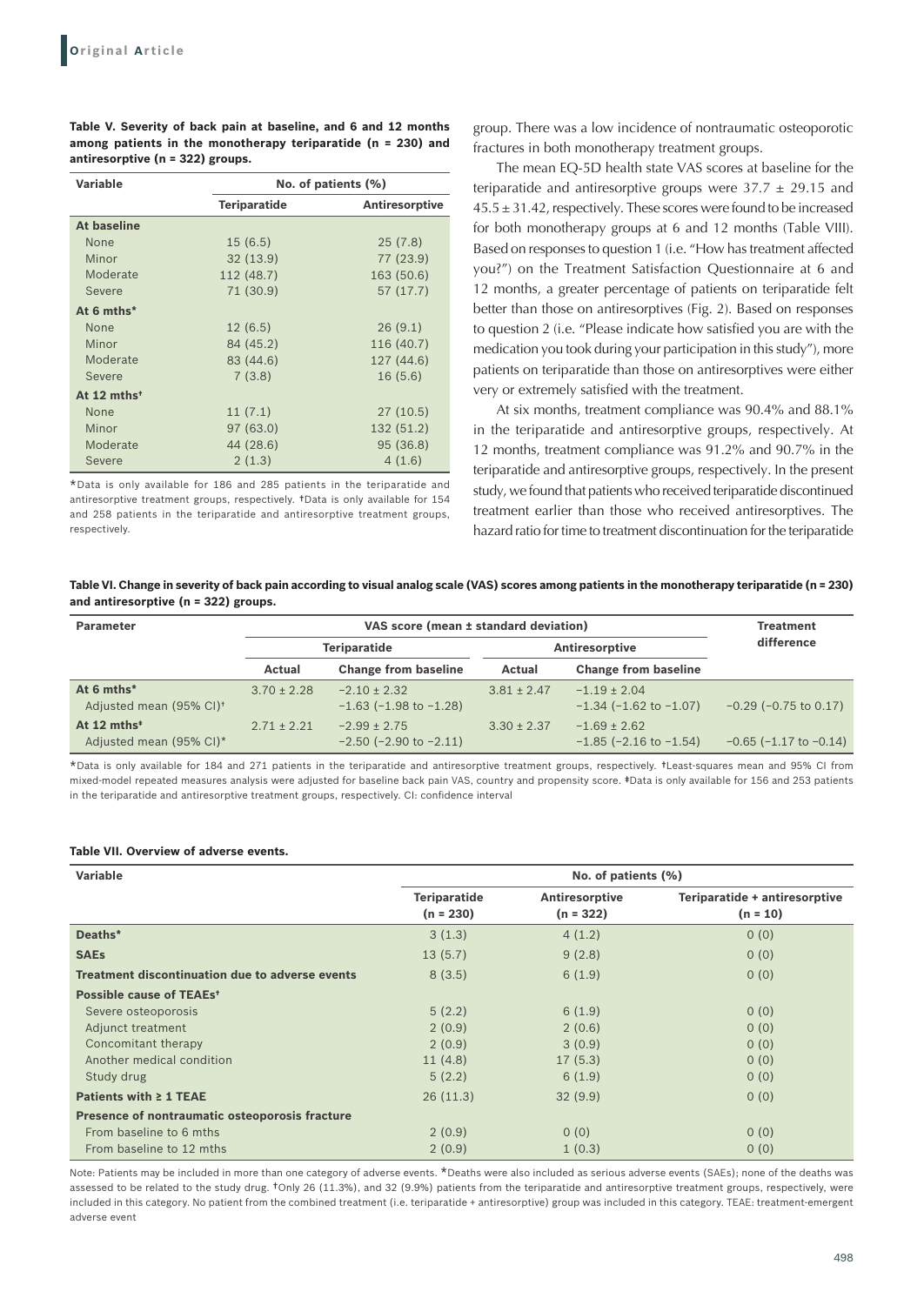| <b>EQ-5D health state score</b>                                  |                  | <b>Treatment</b>                        |                  |                                          |                            |
|------------------------------------------------------------------|------------------|-----------------------------------------|------------------|------------------------------------------|----------------------------|
|                                                                  |                  | <b>Teriparatide</b>                     | Antiresorptive   |                                          | difference                 |
|                                                                  | Actual           | <b>Change from baseline</b>             | Actual           | <b>Change from baseline</b>              |                            |
| At 6 mths*<br>Adjusted mean (95% CI) <sup>*</sup>                | $44.0 \pm 31.79$ | $5.7 \pm 25.16$<br>5.88 (1.59 to 10.17) | $51.1 \pm 32.52$ | $6.7 \pm 22.18$<br>6.82 (3.40 to 10.24)  | $-0.94$ ( $-6.63$ to 4.75) |
| At 12 months <sup>+</sup><br>Adjusted mean (95% CI) <sup>+</sup> | $46.1 \pm 33.18$ | $6.3 \pm 24.50$<br>5.93 (1.02 to 10.83) | $55.4 \pm 32.65$ | $11.0 \pm 25.50$<br>8.72 (4.97 to 12.47) | $-2.79$ ( $-8.98$ to 3.40) |

**Table VIII. European Quality of Life‑5 Dimensions (EQ‑5D) Questionnaire scores among patients in the monotherapy teriparatide (n = 230) and antiresorptive (n = 322) groups.**

\*Data is only available for 185 and 272 patients in the teriparatide and antiresorptive treatment groups, respectively. †Data is only available for 157 and 253 patients in the teriparatide and antiresorptive treatment groups, respectively. ‡Least mean squares and 95% CI from analysis of covariance adjusted for baseline EQ-5D health state score, country and propensity score. CI: confidence interval



**Fig. 2** Responses to the Treatment Satisfaction Questionnaire at 6 and 12 months, with regard to the questions (a) "How has treatment affected you?"; and (b) "Please indicate how satisfied you are with the medication you took during your participation in this study".

cohort versus the antiresorptive cohort (adjusted for country and propensity score) was 1.63 (95% CI 1.07–2.49, p = 0.023).

## **DISCUSSION**

Even without the occurrence of fractures, osteoporosis has been associated with undesirable consequences such as chronic pain, impaired physical ability, reduced social activity, poor wellbeing and depressed mood, which overall lead to a reduced quality of life. Therefore, studying the impact of medications on the improvement of back pain and quality of life is particularly relevant to the treatment of osteoporosis.

The results of the present study suggest that patients treated with teriparatide who presented with, at worst, moderate back pain at baseline had a similar risk of new/worsening back pain as those who were treated with antiresorptive therapy for six months. Measured using VAS, back pain severity was found to be improved in both the monotherapy treatment groups at 6 and 12 months, which corresponded to findings of early reduction of back pain in several clinical studies.(7,17,19) With regard to the EQ-5D health state score, no significant difference between the monotherapy teriparatide and antiresorptive treatment groups was observed. Compared to patients treated with antiresorptives, more patients treated with teriparatide felt better and were at least very satisfied with their treatment at 6 and 12 months. In our study, there was a low incidence of nontraumatic osteoporotic fractures and a relatively high compliance rate in both treatment groups, and both treatments were generally well tolerated.

In the present study, baseline demographics were generally worse for patients in the teriparatide treatment group; they reported more severe back pain, extreme pain/discomfort and extreme anxiety/depression, and were more often confined to bed. Although RRs were adjusted for baseline severity, country and propensity score, it was still quite difficult to fully assess whether propensity score adjustment fully addressed the selection bias. This should therefore be taken into account when interpreting the results of our study.

In the meta-analysis of randomised controlled trials by Nevitt et al,<sup>(17)</sup> the RR of any back pain was 0.66 (95% CI 0.55-0.80) for pooled teriparatide versus pooled comparator. In a study by Body et al,<sup>(30)</sup> the first trial to compare the efficacy of teriparatide and alendronate, 5.5% and 19.2% of patients treated with teriparatide and alendronate, respectively, reported new or worsened back pain ( $p = 0.012$ ). Patients were treated for a median duration of 14 months in Body et al's trial.<sup>(30)</sup> In the present study, the corresponding values were 9.8% for patients receiving teriparatide and 10.3% for patients receiving antiresorptives at six months, and 8.1% and 9.0%, respectively, at 12 months.

The results of the present study are consistent with that of the randomised controlled study by Hadji et al,<sup>(19)</sup> which compared teriparatide against risedronate. In our study, patients in both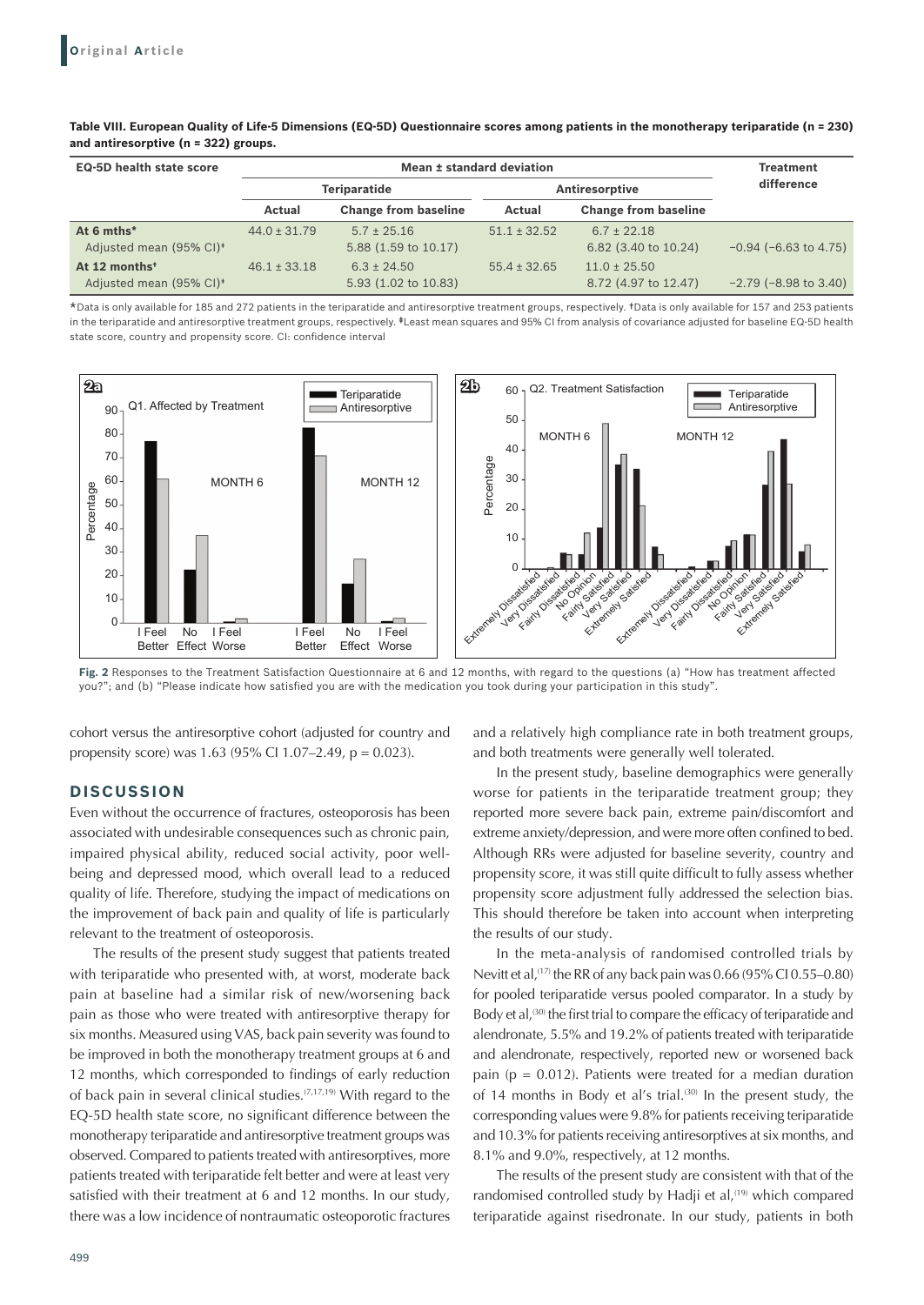treatment groups experienced significant reductions in back pain, although there were no differences between the treatment groups with regard to the primary endpoint of proportion of patients who experienced  $\geq$  30% reduction in worst back pain at six months. Interestingly, Hadji et al also showed that, at 18 months, patients in the teriparatide group had a greater increase in BMD at the lumbar spine and femoral neck.<sup>(19)</sup> In their study, there were significantly fewer patients in the teriparatide group with  $\geq 1$  new vertebral fractures or  $\geq 1$  new or worsening vertebral fractures ( $p < 0.05$ ) at 18 months, and patients in the teriparatide group also had significantly less height loss than those in the risedronate group.<sup>(19)</sup>

The main strength of observational studies is that they have less stringent entry criteria, and therefore, their results may be more applicable to the general population than that of randomised controlled trials. The main limitation of observational studies is the lack of randomisation, which may result in selection bias. In our study, although eligibility criteria required the occurrence of at least one osteoporotic fracture within the six weeks prior to entry into the study, we did not have a consistent evaluation of the origin of back pain to ascertain whether it was fully related to osteoporotic vertebral fracture. This may limit the assessment of the effect of the study drugs. However, other studies on back pain in patients with osteoporosis also present with similar concerns,<sup>(19)</sup> indicating that the correlation of back pain to osteoporosis remains a subjective parameter and cannot always be distinguished from the placebo. For instance, in a recent trial on the effects of vertebroplasty for osteoporosis on back pain,<sup>(31)</sup> the clinically meaningful response rate (i.e.  $\geq 30\%$ ) reduction in pain) in the control arm (i.e. received a sham surgery) was approximately 50% within one month after surgery. Furthermore, the design of the present study was not controlled for all confounding factors that could possibly cause back pain.

With regard to the patient population in our study, more patients were recruited into the antiresorptive therapy group than the teriparatide group due to the variability in recruitment selection in real-life clinical settings as opposed to a randomised trial. This larger number of patients in the antiresorptive treatment group may be due to physicians' prescribing preferences and/or differences in patient access and affordability, such as the higher costs of teriparatide treatment, as the study drug was not sponsored. The cost of teriparatide treatment may have also led to its early discontinuation in some patients. Discontinuation of treatment, which occurred more in the teriparatide group, may have been related to patient demographics such as more severe osteoporosis, advanced age and more comorbidities, which would necessitate the discontinuation of treatment. Patients who received teriparatide were usually those with more severe osteoporosis, who would be expected to experience more back pain at baseline.

Vertebral fracture is the most common type of osteoporotic fracture and may result in acute or chronic back pain. Currently, treatment options addressing the underlying cause of pain from osteoporotic fractures are limited. While no osteoporotic medicine is indicated for the treatment of pain associated with vertebral fractures, data from these trials warrants further study. Future studies should focus on ensuring that enrolled patients have back pain due to vertebral fracture, with at least one moderate or severe vertebral fracture confirmed by a central reader. This will minimise the challenges faced in distinguishing back pain associated with vertebral fractures from back pain due to other aetiologies such as post-fracture postural fatigue.

Previous studies have demonstrated that teriparatide produced significant increases in BMD at the lumbar spine and femoral neck, and also reduced the risk for vertebral fractures as compared to risedronate, which is consistent with data that compared teriparatide with alendronate, another antiresorptive.  $(32-34)$ In retrospect, the methodology used in the present study was probably limited in its ability to accurately assess back pain specifically induced by osteoporotic vertebral fractures.

Data from the present observational trial complements the results of randomised clinical trials and allows clinicians to prospectively observe the early direct effects of teriparatide to reduce or prevent back pain, and address the limited function and quality of life issues common in patients with severe osteoporosis.

## **ACKNOWLEDGEMENTS**

This study was sponsored by Eli Lilly and Company. We would like to acknowledge the study investigators, Eli Lilly staff and support at affiliates in participating countries, patients, families and healthcare workers. Writing assistance was provided by Eileen R Gallagher, a full-time employee of inVentiv Health Clinical (formerly PharmaNet/i3). Data from this trial was presented in a poster at the World Congress on Debates & Consensus in Bone, Muscle & Joint Diseases, Barcelona, Spain, 19–22 January 2012. A post hoc exploratory subgroup analysis of data from this trial conducted among Taiwanese patients was presented in a poster at the 2012 Annual Meeting of the Taiwanese Osteoporosis Association, Taiwan, 24–26 August 2012.

#### **REFERENCES**

- 1. Silverman SL, Piziak VK, Chen P, Misurski DA, Wagman RB. Relationship of health related quality of life to prevalent and new or worsening back pain in postmenopausal women with osteoporosis. J Rheumatol 2005; 32:2405-9.
- 2. Black DM, Cummings SR, Karpf DB, et al. Randomised trial of effect of alendronate on risk of fracture in women with existing vertebral fractures. Fracture Intervention Trial Research Group. Lancet 1996; 348:1535-41.
- 3. Harris ST, Watts NB, Genant HK, et al. Effects of risedronate treatment on vertebral and nonvertebral fractures in women with postmenopausal osteoporosis: a randomized controlled trial. Vertebral Efficacy With Risedronate Therapy (VERT) Study Group. JAMA 1999; 282:1344-52.
- 4. Guyatt GH, Cranney A, Griffith L, et al. Summary of meta-analyses of therapies for postmenopausal osteoporosis and the relationship between bone density and fractures. Endocrinol Metab Clin North Am 2002; 31:659-79, xii.
- 5. Delmas PD, Recker RR, Chesnut CH 3rd, et al. Daily and intermittent oral ibandronate normalize bone turnover and provide significant reduction in vertebral fracture risk: results from the BONE study. Osteoporosos Int 2004; 15:792-8.
- 6. Russell RG, Rogers MJ, Frith JC, et al. The pharmacology of bisphosphonates and new insights into their mechanisms of action. J Bone Miner Res 1999; 14 suppl 2:53-65.
- 7. Neer RM, Arnaud CD, Zanchetta JR, et al. Effect of parathyroid hormone (1-34) on fractures and bone mineral density in postmenopausal women with osteoporosis. N Engl J Med 2001; 344:1434-41.
- 8. Jiang Y, Zhao JJ, Mitlak BH, et al. Recombinant human parathyroid hormone (1-34)[teriparatide]improves both cortical and cancellous bone structure. J Bone Miner Res 2003; 18:1932-41.